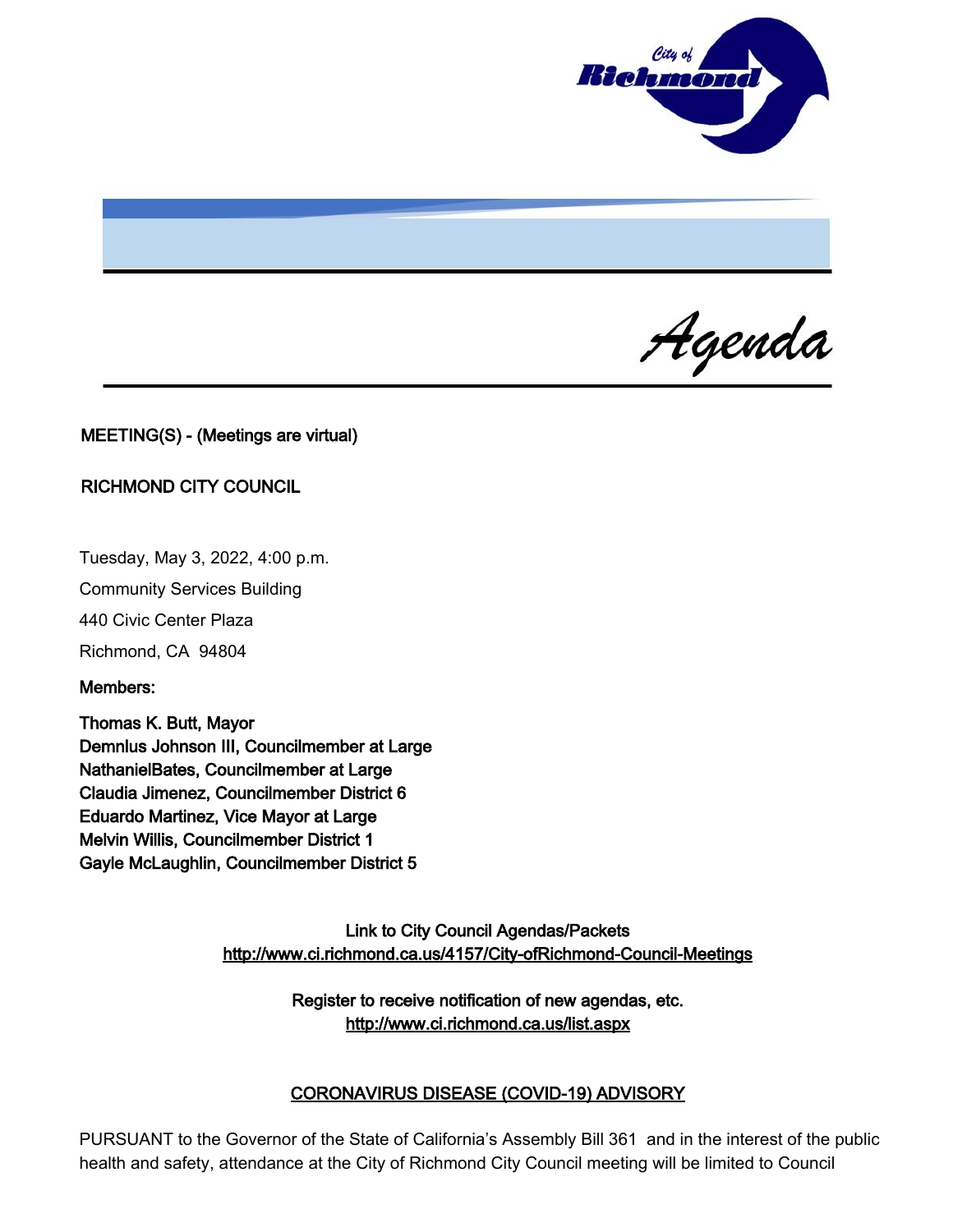members, essential City of Richmond staff, and members of the news media. Public comment will be confined to items appearing on the agenda and will be limited to the methods provided below.

# How to watch the meeting from home:

- 1. KCRT Comcast Channel 28 or AT&T Uverse Channel 99
- 2. Livestream online at <http://www.ci.richmond.ca.us/3178/KCRT-Live>

**Public comment** may be submitted by mail, eComment, email and/or Zoom video conference in the manner that follows, provided that no member of the public may submit more than one verbal comment per agenda item.

Via mail: received by 1:00 p.m. the day of the meeting, sent to 450 Civic Center Plaza, 3rd Floor, Office of the Clerk, Richmond, CA 94804.

Via eComments: eComments are available once an agenda is published. Locate the meeting in "upcoming meetings" and click the comment bubble icon. Click on the item you wish to comment on. eComments can be submitted when the agenda is published and until the conclusion of public comments for the agenda item. eComments can be viewed by the City Council and members of the public as they are submitted. Email your comment to [cityclerkdept@ci.richmond.ca.us](mailto:cityclerkdept@ci.richmond.ca.us) should you have difficulty submitting an eComment during a meeting.

Via email: to [cityclerkdept@ci.richmond.ca.us](mailto:cityclerkdept@ci.richmond.ca.us) by 1:00 p.m. the day of the meeting.

Emails **MUST** contain in the subject line 1) public comments – Open Session prior to Closed Session; 2) public comments – Open Forum; or 3) public comments agenda item #\_\_ [include the agenda item number]. All such email with correctly labeled subject lines will be posted on-line and emailed to the City Council before the meeting is called to order. Email received after 1:00 p.m. will be posted on-line following the meeting as part of the supplemental materials attached to the meeting minutes.

Via Zoom by video conference: for Open Session and City Council: Please click the link below to join the webinar:

# https://zoom.us/j/99312205643?pwd=MDdqNnRmS2k4ZkRTOWhlUldQOUF1Zz09 Passcode: ccmeeting

By iPhone one-tap: US: +16699006833,,99312205643# or +13462487799,,99312205643# By Telephone: Dial (for higher quality, dial a number based on your current location): US: +1 669 900 6833 or +1 346 248 7799 or +1 253 215 8782 or +1 312 626 6799 or +1 929 205 6099 or +1 301 715 8592 Webinar ID: 993 1220 5643 International numbers available: <https://zoom.us/u/aehrwCgISx>

To comment by video conference: click on the Participants button at the bottom of your screen and select the "Raise Your Hand" button to request to speak when Public Comment is being asked for. When called upon, press the unmute button. After the allotted time, you will then be re-muted. \*\*

To comment by phone: you will be prompted to "Raise Your Hand" by pressing "\*9" to request to speak when Public Comment is asked for. When called upon, you will be asked to unmuted by pressing \*6. After the allotted time, you will then be re-muted. Instructions of how to raise your hand by phone are available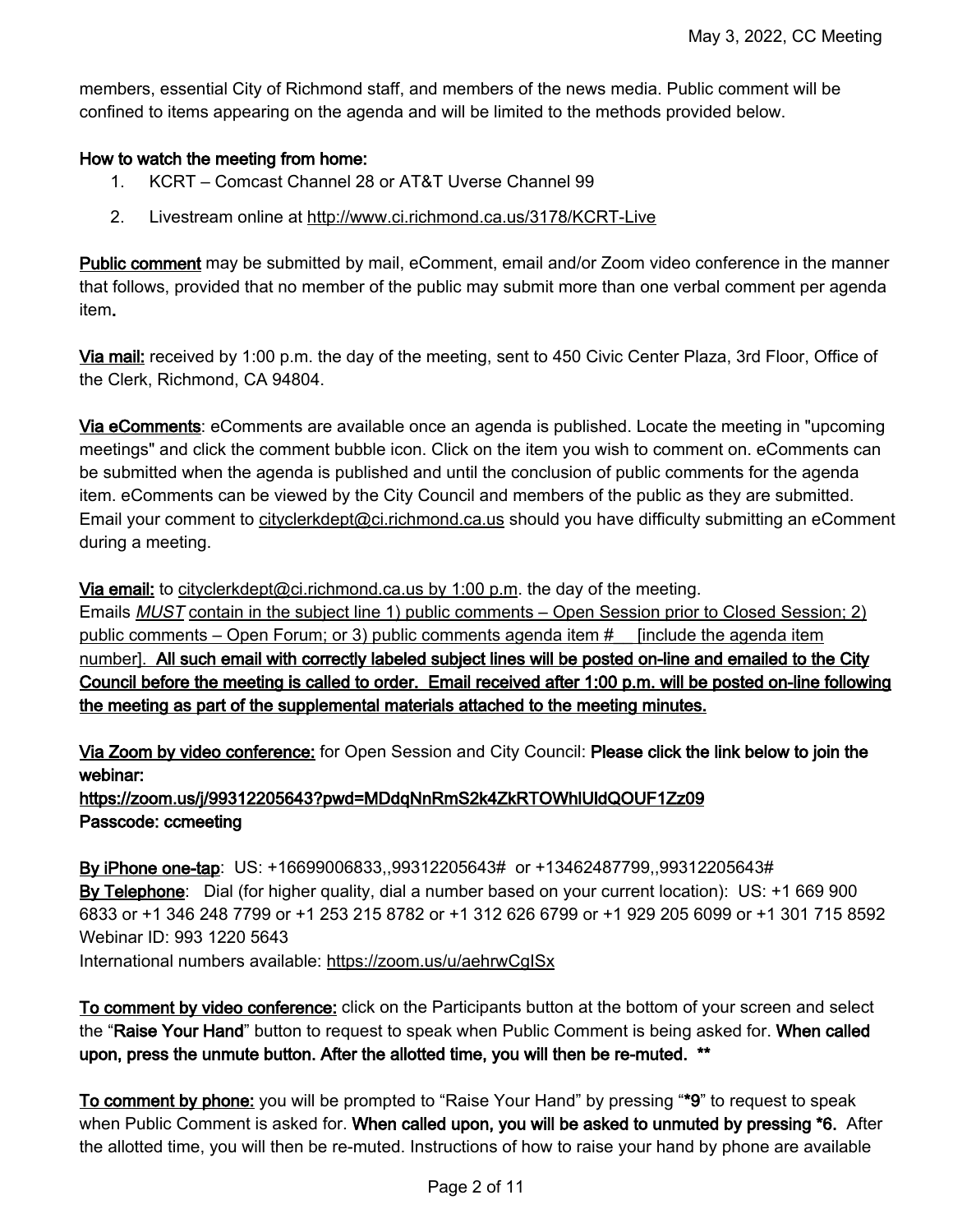at:

# [https://support.zoom.us/hc/en-us/articles/201362663 -Joining-a-meeting-by-phone.](https://support.zoom.us/hc/en-us/articles/201362663%20-Joining-a-meeting-by-phone.) \*\*

\*\*The mayor will announce the agenda item number and open public comment when appropriate.

# The City cannot guarantee that its network and/or the site will be uninterrupted. To ensure that the City Council receives your comments, you are strongly encouraged to submit your comments in writing in advance of the meeting.

# AB 361 Procedures in the Event of Technical Difficulties: In the event the meeting broadcast is disrupted, or if a technical issue on the agency's end disrupts public participation, the legislative body board cannot take any further action on the agenda until the technical issue is resolved.

Properly labeled public comments will be considered a public record, put into the official meeting record, available after the meeting as supplemental materials, and will be posted as an attachment to the meeting minutes when the minutes are posted: [http://www.ci.richmond.ca.us/Archive.aspx?AMID=31.](http://www.ci.richmond.ca.us/Archive.aspx?AMID=31)

# Procedures for Removing Items from the Consent Calendar:

Members of the public who request to remove an item from the consent calendar must first discuss the item with a staff member by phone or a back-and-forth email discussion, and state the name of the staff member when requesting removal of the item from the consent calendar (by  $2$  p.m. the day of the meeting).

Any member of the City Council who would like to remove an item from the consent calendar must notify the appropriate staff person and the City Clerk's Office prior to the meeting. Although members of the City Council are encouraged to ask questions and share concerns with staff ahead of the meeting, they are not required to do so.

The Clerk's Office must be informed of any requests to remove items from the Consent Calendar. Items removed from the Consent Calendar shall be placed at the end of the agenda for consideration.

# Accessibility for Individuals with Disabilities:

Upon request, the City will provide for written agenda materials in appropriate alternative formats, or disability-related modification or accommodation, including auxiliary aids or services and sign language interpreters, to enable individuals with disabilities to participate in and provide comments at/related to public meetings. Please submit a request, including your name, phone number and/or email address, and a description of the modification, accommodation, auxiliary aid, service or alternative format requested at least two days before the meeting. Requests should be emailed to [cityclerkdept@ci.richmond.ca.us](mailto:cityclerkdept@ci.richmond.ca.us) or submitted by phone at 510-620-6513, ext. 9, or 510-620-6509. Requests made by mail to City Clerk's Office, City Council meeting, 450 Civic Center Plaza, Richmond, CA 94804 must be received at least two days before the meeting. Requests will be granted whenever possible and resolved in favor of accessibility.

# Effect of Advisory on In-person public participation:

During the pendency of Assembly Bill 361, the language in this Advisory portion of the agenda supersedes any language contemplating in-person public comment.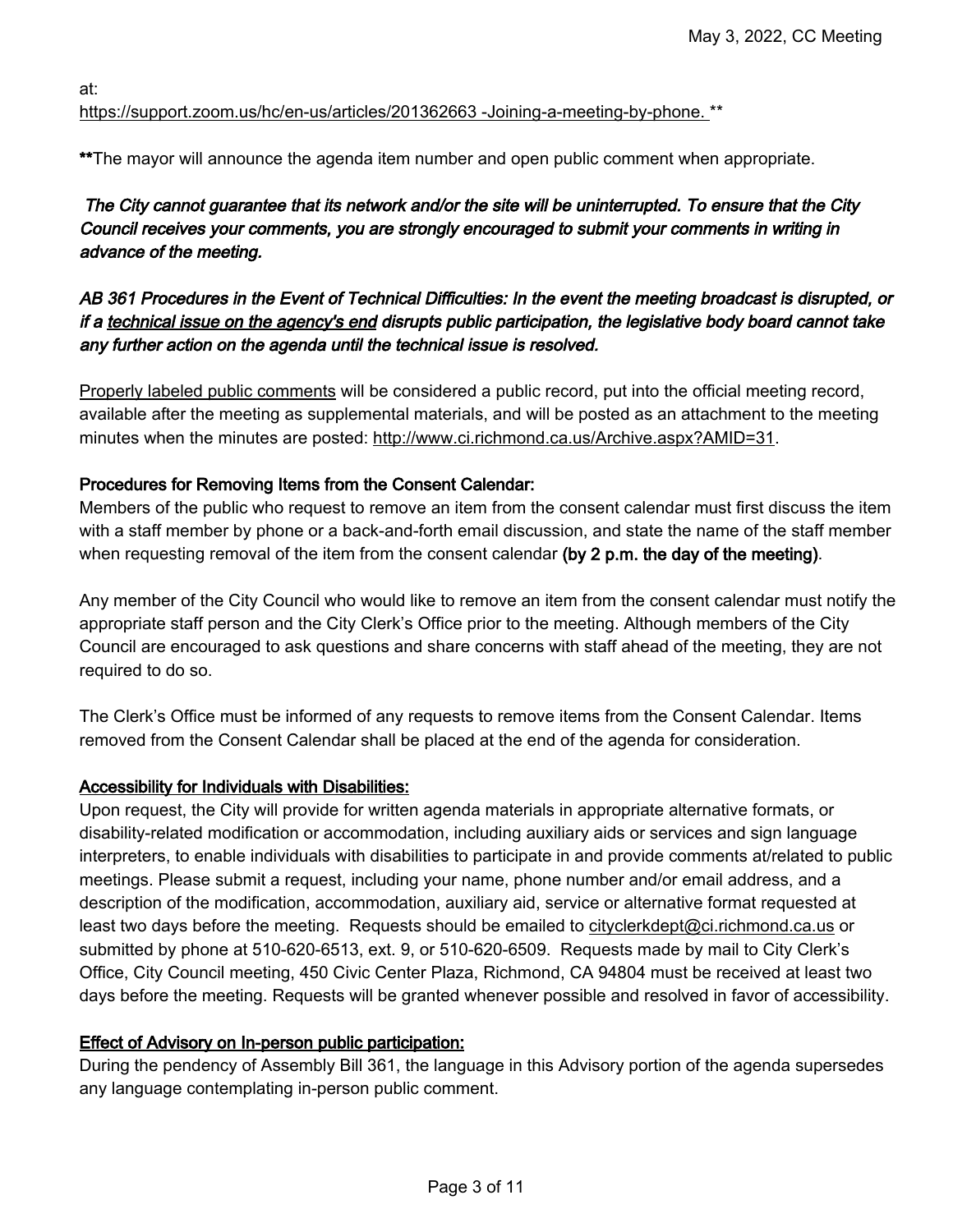#### Pages

# A. OPEN SESSION TO HEAR PUBLIC COMMENT BEFORE CLOSED SESSION

4:00 p.m.

B. ROLL CALL

.

C. CLOSED SESSION

### C.1. PUBLIC EMPLOYEE PERFORMANCE EVALUATION (Government Code Section 54957)

• Title: City Attorney

### C.2. CONFERENCE WITH LEGAL COUNSEL - EXISTING LITIGATION (paragraph (1) of Subdivision [d] of Government Code Section 54956.9)

- SPRAWLDEF et al. v. City of Richmond
- The Guidiville Rancheria of California, et al. v. The United States of America, et. al.
- North Coast Rivers Alliance et al./Point Molate Alliance et al. v. City of Richmond
- City of Richmond v. Thomas K. Butt

### C.3. CONFERENCE WITH LEGAL COUNSEL - ANTICIPATED LITIGATION (Significant exposure to litigation pursuant to paragraph (2) or (3) of Subdivision (d) [as applicable] of Government Code Section 54956.9)

#### • Three cases:

In light of the California Court of Appeal's decision in Fowler v. City of Lafayette, the City Attorney's Office is attaching to this agenda four communications regarding the amended judgment and various agreements related to Point Molate. These letters provide the existing facts and circumstances for going into closed session on these items pursuant to California Government Code Section 54956.9(d)(2) and (e)(3).

### C.4. CONFERENCE WITH LEGAL COUNSEL - ANTICIPATED LITIGATION (initiation of litigation pursuant to paragraph (4) of Subdivision (d) of Government Code Section 54956.9)

• One case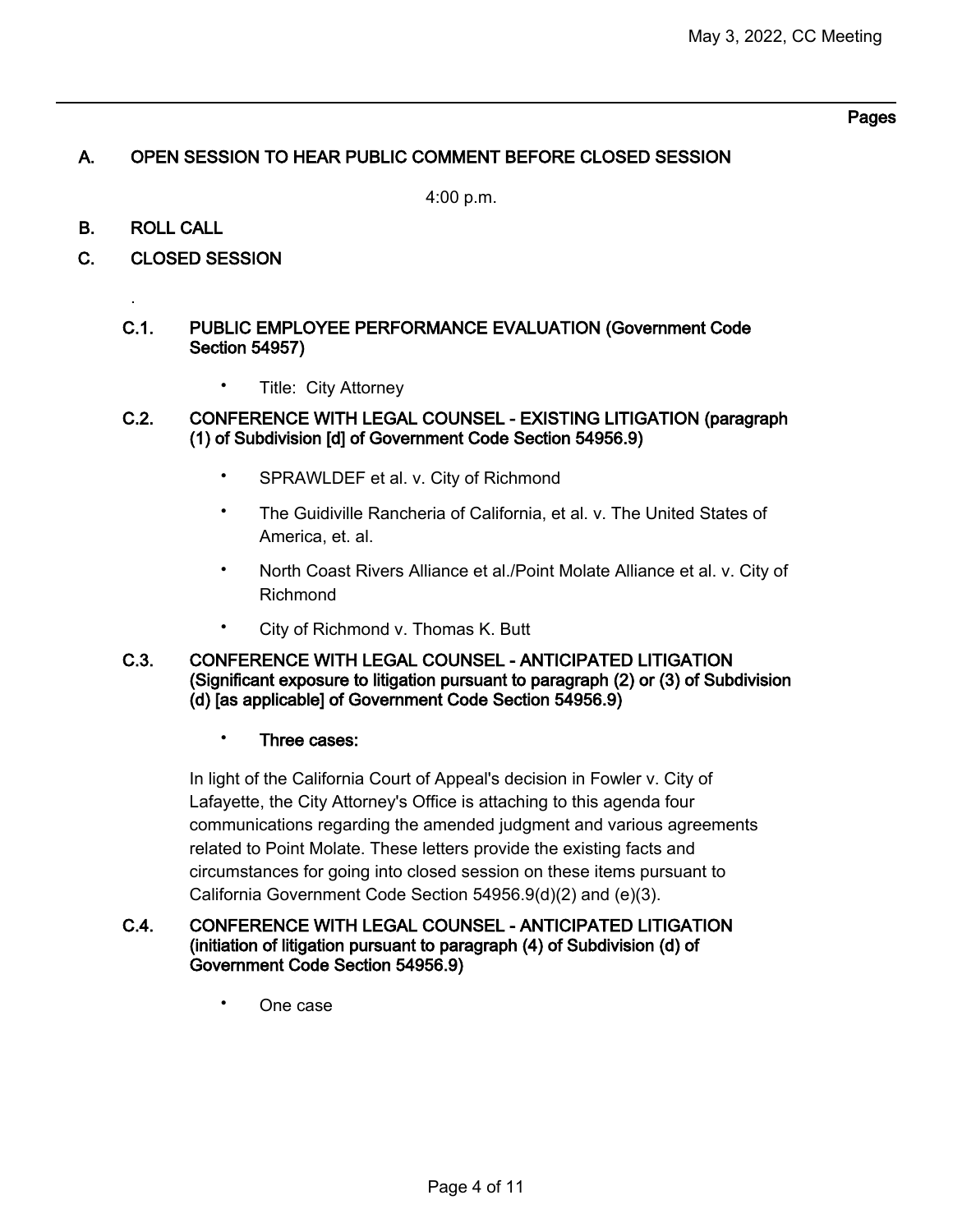### C.5. CONFERENCE WITH LABOR NEGOTIATORS (Government Code Section 54957.6)

• Agency Representatives: Jaclyn Gross and Anil Comelo

Employee organizations:

- 1. SEIU Local 1021 Full Time Unit and Part Time Unit
- 2. IFPTE Local 21 Mid-Level Management Unit and Executive Management Units
- 3. Richmond Police Officers Association RPOA
- 4. Richmond Police Management Association RPMA
- 5. IAFF Local 188
- 6. Richmond Fire Management Association RFMA

### C.6. CONFERENCE WITH REAL PROPERTY NEGOTIATOR (Government Code Section 54956.8)

- Property: 1324 Canal Boulevard (General Warehouse, Port of Richmond) Agency negotiator: Alan Wolken Negotiating parties: Richmond Grown Under negotiation: Price and terms of payment
- D. PUBLIC COMMENT BEFORE CLOSED SESSION (Public comment on Closed Session items only)

\_\_\_\_\_\_\_\_\_\_\_\_\_\_\_\_\_\_\_\_\_\_\_\_\_\_\_\_\_\_\_\_\_\_\_\_\_\_\_\_\_\_\_\_\_\_\_\_\_\_\_\_\_\_\_\_

E. ADJOURN TO CLOSED SESSION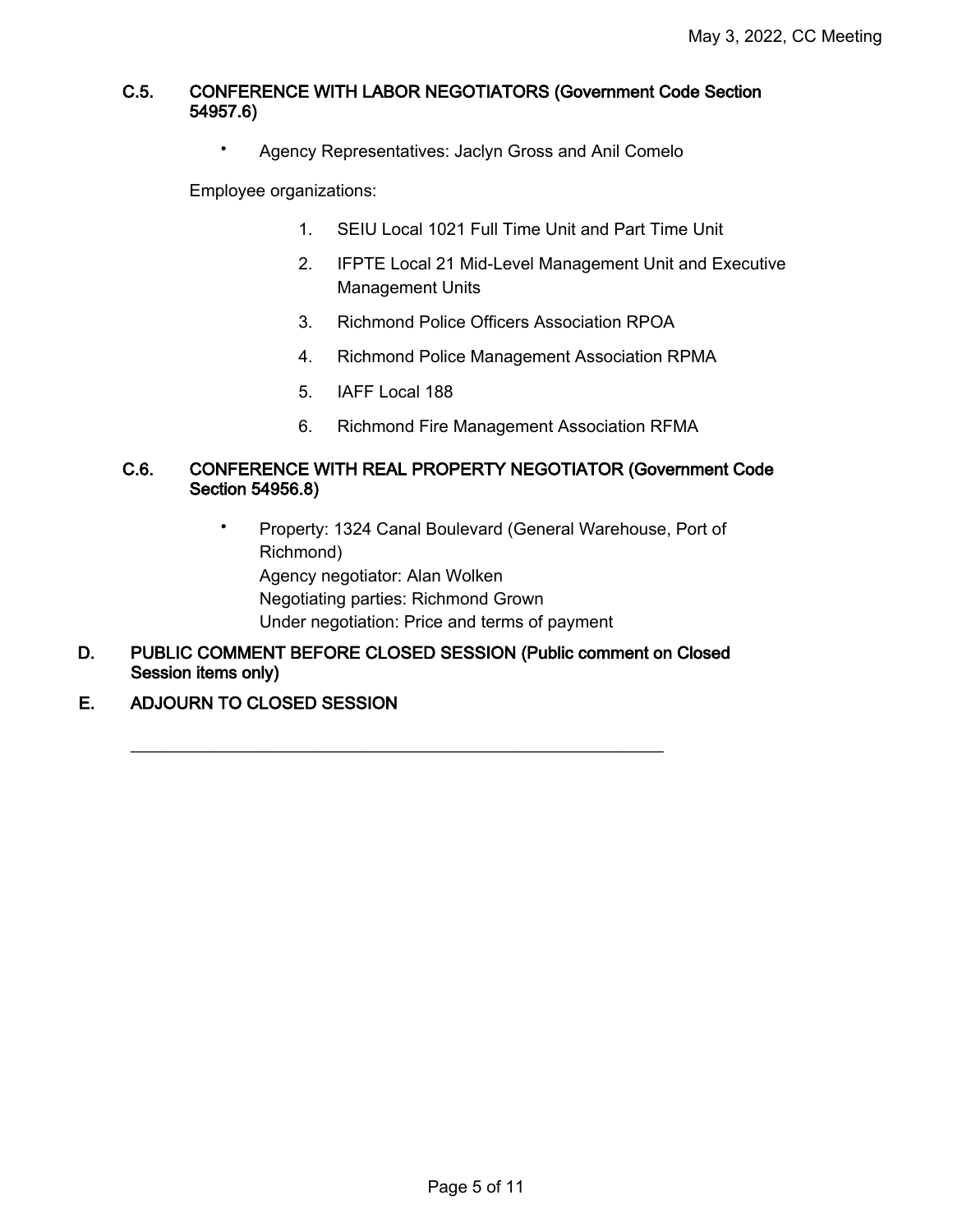12

54

85

# F. REGULAR MEETING OF THE RICHMOND CITY COUNCIL

6:30 p.m.

- G. ROLL CALL
- H. PUBLIC COMMENT INSTRUCTIONAL VIDEO
- I. STATEMENT OF CONFLICT OF INTEREST
- J. AGENDA REVIEW
- K. REPORT FROM THE CITY ATTORNEY OF FINAL DECISIONS MADE DURING CLOSED SESSION
- L. REPORT FROM THE CITY MANAGER (public comment allowed under Open Forum)
- M. ABATEMENT REPORT FROM THE PUBLIC WORKS DIRECTOR 1st Tuesday (public comment allowed under Open Forum)
- N. OPEN FORUM FOR PUBLIC COMMENT
- O. CITY COUNCIL CONSENT CALENDAR
	- O.1. City Attorney's Office

### O.1.a. Point Molate Legal Services Agreement with Downey Brand and Amendment Related to Claims and Litigation

APPROVE a third amendment with Downey Brand, for \$60,000, for a not to exceed total amount of \$1,010,000, for the Point Molate litigation and claim, and a \$60,000 legal services agreement (LSA) for Guidiville work – City Attorney's Office (Dave Aleshire 510-620- 6509).

### O.1.b. Approve second amendment to a legal services agreement with Meyers Nave LLP and request appropriation from the General Fund

APPROVE a second amendment in the amount of \$215,000 to a legal services agreement with the law firm of Meyers Nave, LLP, for a total amount not to exceed \$300,000; APPROPRIATE \$215,000 from the general fund to pay for the second contract amendment; RATIFY the first amendment executed by the Vice Mayor; and AUTHORIZE the Vice Mayor to execute the second amendment and any other necessary documents – City Attorney's Office (Heather McLaughlin 510-620-6509).

### O.2. City Manager's Office

# O.2.a. Downtown Richmond Property and Business Improvement District (DRPBID) Renewal

ADOPT a resolution authorizing the city manager to execute all documents on behalf of the City of Richmond in support of the renewal of the Downtown Richmond Property and Business Improvement District (DRPBID) – City Manager's Office (Shasa Curl/Thomas Omolo 510-620-5560).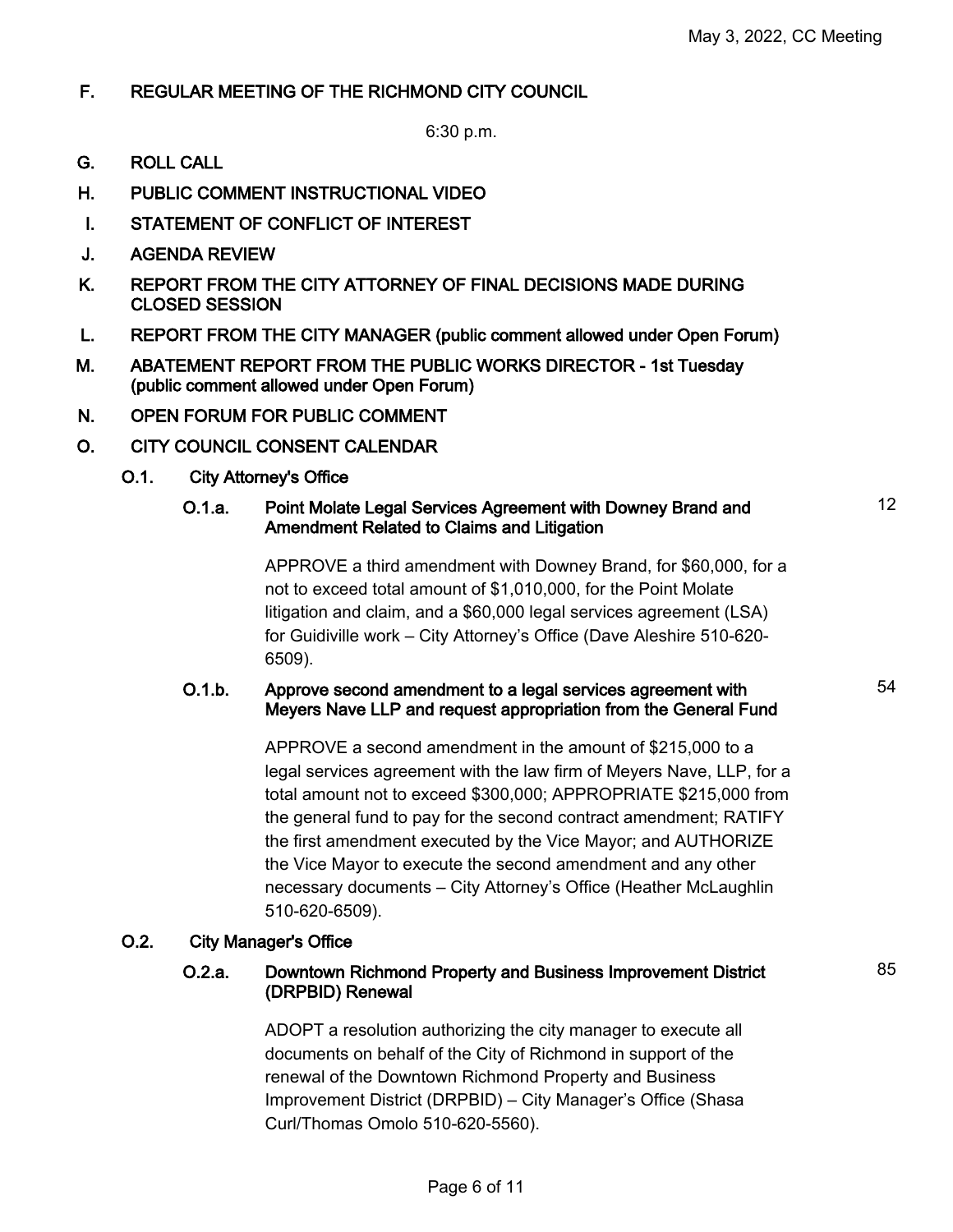| O.3. | <b>Finance Department</b> |                                                                                                                                                                                                                                                                                                                                                                                                                                                                                                                                               |     |
|------|---------------------------|-----------------------------------------------------------------------------------------------------------------------------------------------------------------------------------------------------------------------------------------------------------------------------------------------------------------------------------------------------------------------------------------------------------------------------------------------------------------------------------------------------------------------------------------------|-----|
|      | O.3.a.                    | Investment and cash balance report for the month of March 2022                                                                                                                                                                                                                                                                                                                                                                                                                                                                                | 140 |
|      |                           | RECEIVE the City's Investment and Cash Balance Report for the<br>month of March 2022 - Finance Department (Delmy Cuellar 510-620-<br>6790).                                                                                                                                                                                                                                                                                                                                                                                                   |     |
|      | O.3.b.                    | Fiscal Year 2021-2022 Third Quarter Budget report and Overtime<br>Report                                                                                                                                                                                                                                                                                                                                                                                                                                                                      | 156 |
|      |                           | RECEIVE the Fiscal Year 2021-2022 third quarter budget report and<br>the overtime report for the period of July 1, 2021, through March 31,<br>2022 - Finance Department (Delmy Cuellar/Mubeen Qader 510-412-<br>2077).                                                                                                                                                                                                                                                                                                                        |     |
|      | O.3.c.                    | Write-Off of Uncollectable Richmond Housing Authority Debt                                                                                                                                                                                                                                                                                                                                                                                                                                                                                    | 215 |
|      |                           | APPROVE the write-off of uncollectible Richmond Housing Authority<br>receivables in the amount of \$10,442,853 - Finance Department (Anil<br>Comelo/Delmy Cuellar 510-620-6740).                                                                                                                                                                                                                                                                                                                                                              |     |
|      | O.3.d.                    | <b>Contract for Collection Services</b>                                                                                                                                                                                                                                                                                                                                                                                                                                                                                                       | 242 |
|      |                           | APPROVE a three-year contract with Rash, Curtis & Associates to<br>provide collection services in the Finance Department, with costs for<br>services paid on a contingency fee of revenue collected, with an<br>option to renew the contract for two years based on the same terms if<br>approved by both parties - Finance Department (Delmy Cuellar 510-<br>620-6740/Antonio Banuelos 510-620-6741).                                                                                                                                        |     |
| O.4. |                           | <b>Human Resources</b>                                                                                                                                                                                                                                                                                                                                                                                                                                                                                                                        |     |
|      | O.4.a.                    | Approve Legal Services Agreements with Three Firms to Perform<br><b>Confidential Personnel Investigations</b>                                                                                                                                                                                                                                                                                                                                                                                                                                 | 320 |
|      |                           | APPROVE a first amendment to the legal services agreement with<br>Kramer Workplace Investigations and a second amendment to the<br>legal services agreement with Ellis Investigations and an initial legal<br>services agreement with Boucher Labor and Employment Law.<br>Terms of these agreements are until June 30, 2024, for an amount<br>not to exceed \$50,000 per agreement, to conduct confidential<br>personnel investigations for the Human Resources Department -<br>Human Resources Department (Anil Comelo/Sharrone Taylor 510- |     |

620-6600).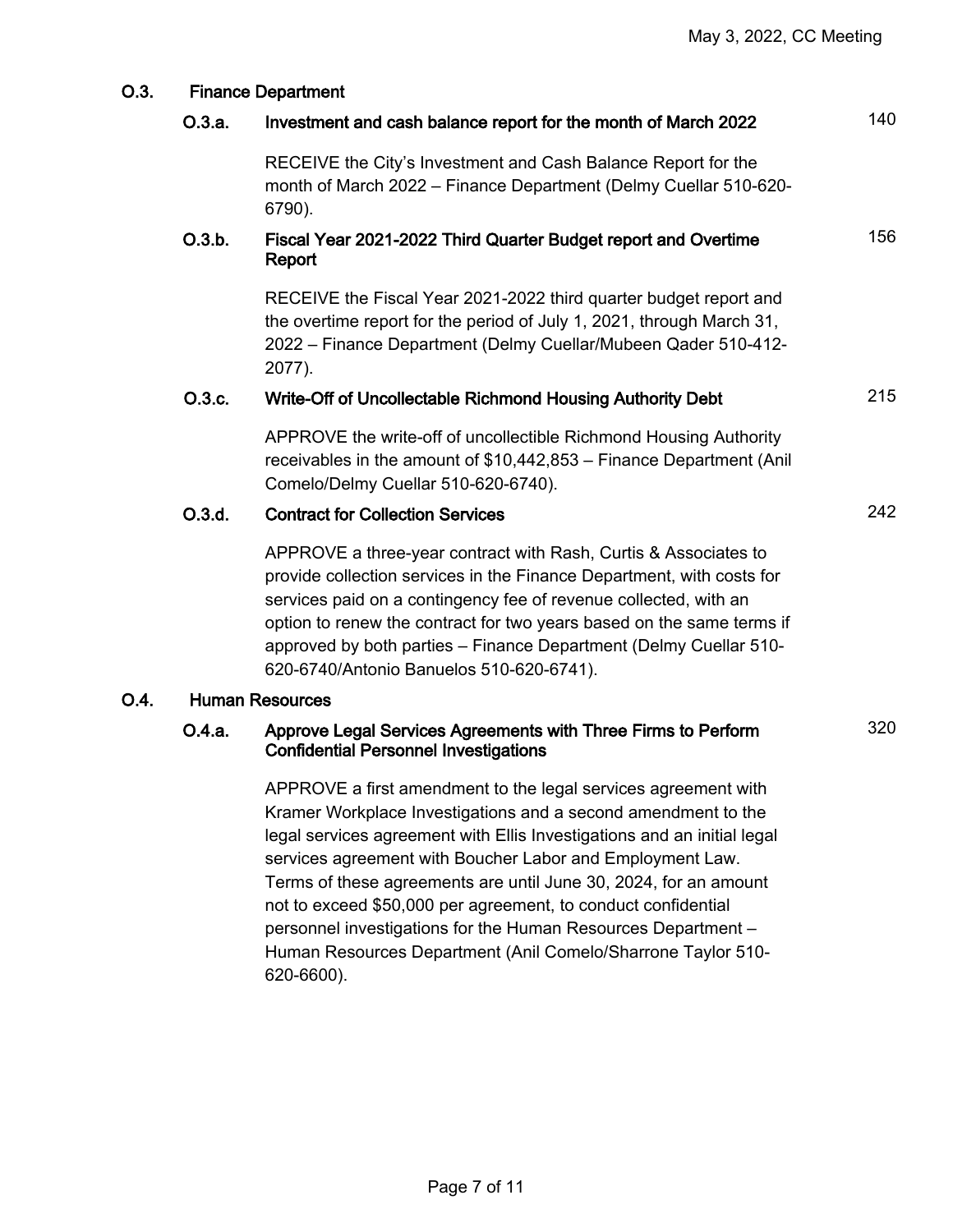| O.5. | <b>Information Technology</b> |                                                                                                                                                                                                                                                                                                                                                                                                                           |     |  |
|------|-------------------------------|---------------------------------------------------------------------------------------------------------------------------------------------------------------------------------------------------------------------------------------------------------------------------------------------------------------------------------------------------------------------------------------------------------------------------|-----|--|
|      | O.5.a.                        | Pole License Agreement for Small Cell Sites on City Infrastructure                                                                                                                                                                                                                                                                                                                                                        | 391 |  |
|      |                               | ADOPT a resolution approving a Pole License Agreement with New<br>Cingular Wireless PCS, LLC, that establishes the procedures, terms,<br>and conditions under which New Cingular Wireless is permitted to<br>deploy "small cell" facilities on City-owned streetlights, traffic signals,<br>and other vertical infrastructure, for a term of ten years – Information<br>Technology Department (Sue Hartman 510-620-6874). |     |  |
| O.6. |                               | <b>Library and Community Services</b>                                                                                                                                                                                                                                                                                                                                                                                     |     |  |
|      | O.6.a.                        | Accept and Appropriate California State Library State-Funded English<br>as a Second Language Service Project Grant Award.                                                                                                                                                                                                                                                                                                 | 571 |  |
|      |                               | ADOPT a resolution to accept and appropriate into the Fiscal Year<br>2021-2022 budget a California State Library grant, in the amount of<br>\$21,700, to support English as a Second Language educational<br>services offered at the library's literacy services program, LEAP -<br>Library and Community Services Department (Melinda Cervantes<br>510-620-5452/Abigail Sims-Evelyn 510-307-8082).                       |     |  |
| O.7. | Mayor's Office                |                                                                                                                                                                                                                                                                                                                                                                                                                           |     |  |
|      | 0.7.a.                        | CalFresh Awareness Month - May 2022                                                                                                                                                                                                                                                                                                                                                                                       | 607 |  |
|      |                               | PROCLAMATION declaring May 2022 as CalFresh Awareness<br>Month in the City of Richmond - Mayor's Office (Mayor Tom Butt<br>510-620-6503).                                                                                                                                                                                                                                                                                 |     |  |
|      | O.7.b.                        | Preservation Month - May 2022                                                                                                                                                                                                                                                                                                                                                                                             | 610 |  |
|      |                               | PROCLAMATION declaring May 2022 as Preservation Month in the<br>City of Richmond – Mayor's Office (Mayor Tom Butt 510-620-6503).                                                                                                                                                                                                                                                                                          |     |  |
|      | O.7.c.                        | Military Appreciation Month - May 2022                                                                                                                                                                                                                                                                                                                                                                                    | 613 |  |
|      |                               | PROCLAMATION declaring May 2022 as Military Appreciation Month<br>in the City of Richmond - Mayor's Office (Mayor Tom Butt 510-620-<br>6503).                                                                                                                                                                                                                                                                             |     |  |
|      | O.7.d.                        | <b>Stroke Awareness Month</b>                                                                                                                                                                                                                                                                                                                                                                                             | 616 |  |
|      |                               | PROCLAMATION declaring May 2022 as Stroke Awareness Month<br>in the City of Richmond - Mayor's Office (Mayor Tom Butt 510-620-<br>6503).                                                                                                                                                                                                                                                                                  |     |  |
|      | O.7.e.                        | Affordable Housing Month - May 2022                                                                                                                                                                                                                                                                                                                                                                                       | 619 |  |
|      |                               | PROCLAMATION declaring May 2022 as Affordable Housing Month<br>in the City of Richmond – Mayor's Office (Mayor Tom Butt 510-620-<br>6503).                                                                                                                                                                                                                                                                                |     |  |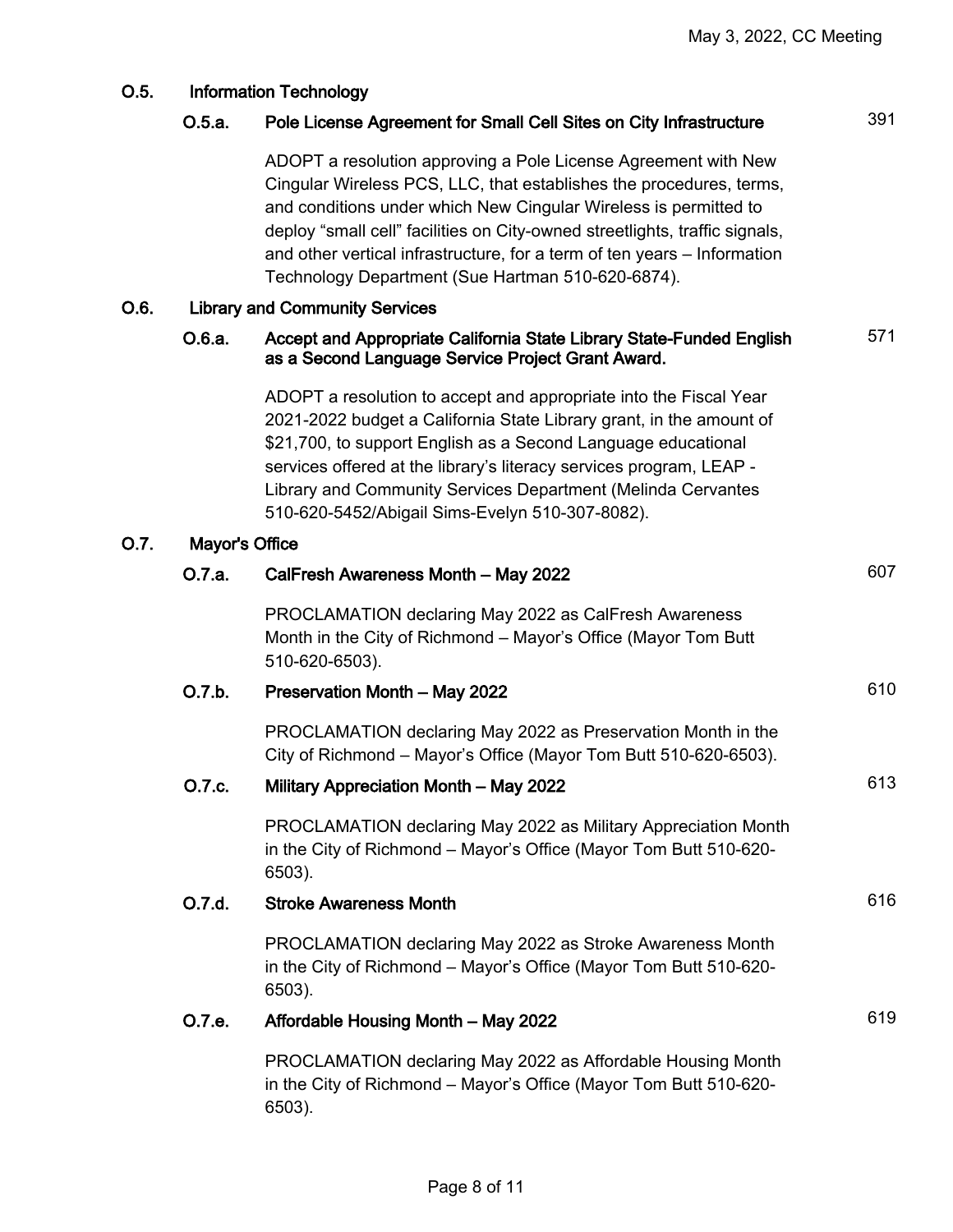|      | O.7.f.              | Bike Month - May 2022                                                                                                                                                                                                                                                                                                                                                                                                             | 622 |
|------|---------------------|-----------------------------------------------------------------------------------------------------------------------------------------------------------------------------------------------------------------------------------------------------------------------------------------------------------------------------------------------------------------------------------------------------------------------------------|-----|
|      |                     | PROCLAMATION declaring May 2022 as Bike Month in the City of<br>Richmond - Mayor's Office (Mayor Tom Butt 510-620-6503).                                                                                                                                                                                                                                                                                                          |     |
| O.8. |                     | <b>Police Department</b>                                                                                                                                                                                                                                                                                                                                                                                                          |     |
|      | O.8.a.              | Proposed Standing Purchase Order with LN Curtis and Sons                                                                                                                                                                                                                                                                                                                                                                          | 625 |
|      |                     | APPROVE a standing purchase order with LN Curtis and Sons to<br>purchase police tools, equipment, uniforms, and safety supplies, in a<br>total amount not to exceed \$70,000, for a term of three years<br>beginning May 1, 2022, through April 30, 2025, with the option of an<br>additional one (1) year extension - Police Department (Louie Tirona<br>510-621-1802).                                                          |     |
|      | O.8.b.              | Allied Universal Security (AUS) Services Contract Amendment                                                                                                                                                                                                                                                                                                                                                                       | 716 |
|      |                     | APPROVE a contract amendment with Allied Universal for additional<br>security guard services at 325 Civic Center Plaza to increase the<br>contract amount by \$55,000, for a new total payment limit not to<br>exceed \$1,064,350, with a term expiring on December 31, 2022 -<br>Police Department (Louie Tirona 510-621-1802).                                                                                                  |     |
| O.9. | <b>Public Works</b> |                                                                                                                                                                                                                                                                                                                                                                                                                                   |     |
|      | O.9.a.              | Engineer's Report for Fiscal Year 2022-23 for the Hilltop Landscape<br><b>Maintenance District</b>                                                                                                                                                                                                                                                                                                                                | 778 |
|      |                     | ADOPT a resolution approving the Engineer's Report for Fiscal Year<br>2022-2023 for the Hilltop Landscape Maintenance District ("HLMD"),<br>declaring the City Council's intention to increase the annual<br>assessment in the HLMD, and announcing a public hearing about the<br>proposed increased assessment on June 21, 2022, at 6:30 PM -<br>Public Works Department (Joe Leach 510-620-5478/Greg Hardesty<br>510-620-6920). |     |
|      | O.9.b.              | Engineer's Report for Fiscal Year 2022-2023 for the Marina Bay<br><b>Landscape and Lighting Maintenance District</b>                                                                                                                                                                                                                                                                                                              | 850 |
|      |                     | ADOPT a resolution approving the Engineer's Report for FY2022-<br>2023 for the Marina Bay Landscaping and Lighting Maintenance<br>District, declaring the City Council's intention to increase the annual<br>assessment in the Marina Bay Landscaping and Lighting<br>Maintenance District, and setting a public hearing about the proposed<br>increased assessment on June 21, 2022, at 6:30 PM - Public Works                   |     |

increased assessment on June 21, 2022, at 6:30 PM – Public Works Department (Joe Leach 510-620-5478/ Greg Hardesty 510-620- 6920).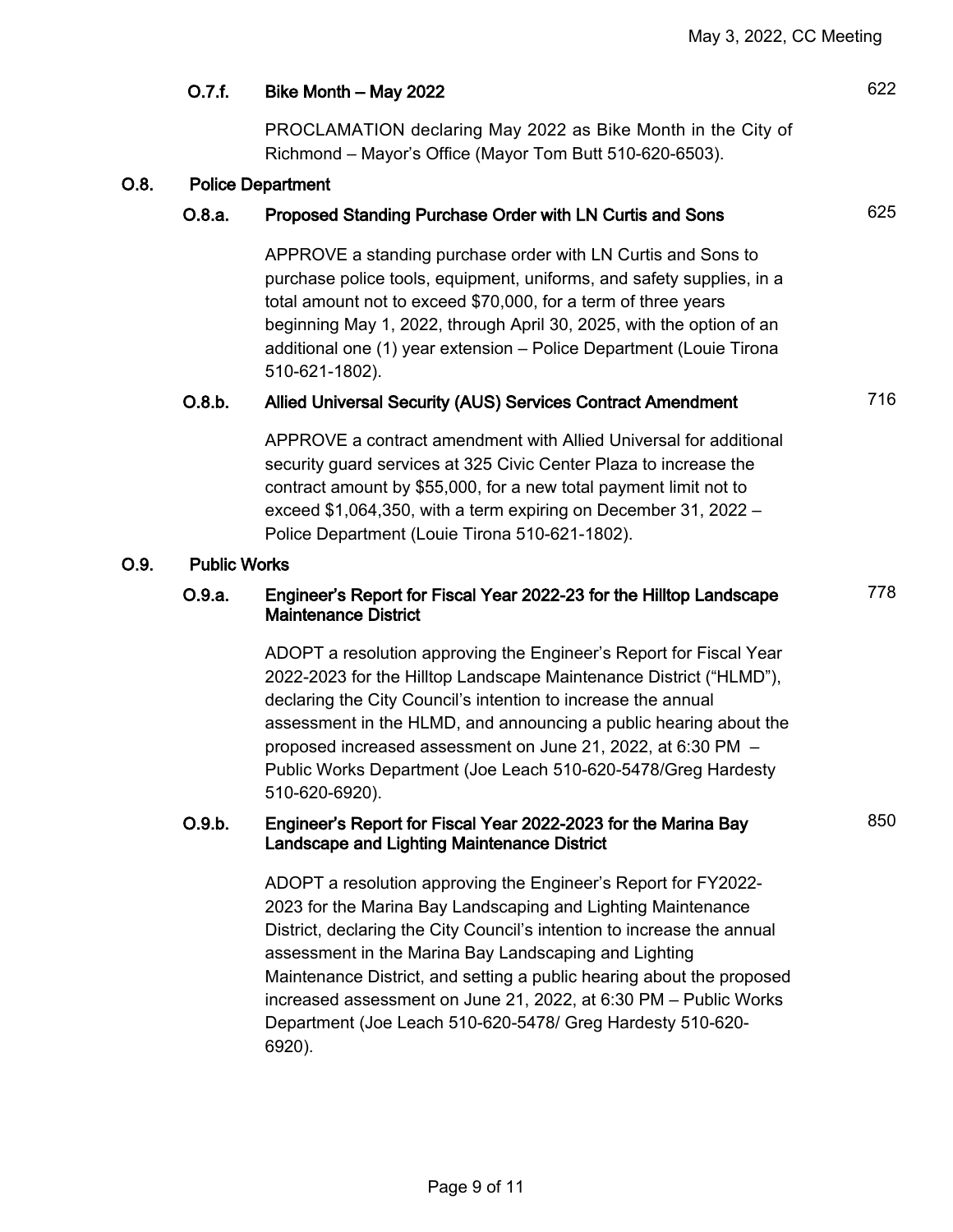|    |      | O.9.c.                 | <b>Transportation Development Act (TDA) Grant Contracts with Bike</b><br>East Bay and SOS! Richmond                                                                                                                                                                                                                                                                                                                        | 947  |
|----|------|------------------------|----------------------------------------------------------------------------------------------------------------------------------------------------------------------------------------------------------------------------------------------------------------------------------------------------------------------------------------------------------------------------------------------------------------------------|------|
|    |      |                        | APPROVE a Transportation Development Act (TDA) grant-funded<br>contract with Bike East Bay to provide two years of bicycle safety<br>education, in an amount not to exceed \$25,000. Contract will have a<br>term starting May 3, 2022, and ending May 3, 2024 – Public Works<br>Department (Joe Leach/Patrick Phelan 510-307-8111).                                                                                       |      |
|    |      | O.9.d.                 | Approve a Contract for Repairs to a Loader                                                                                                                                                                                                                                                                                                                                                                                 | 992  |
|    |      |                        | APPROVE a contract with Pape Machinery, Inc., for repairs to a John<br>Deere loader (VIN ending 17154), in an amount not to exceed<br>\$25,000 - Public Works Department (Joe Leach 510-620-5478).                                                                                                                                                                                                                         |      |
|    |      | O.9.e.                 | Action Necessary Related to the Vacation and Dedication of a Public<br>Storm Drain Easement Related to the Pinole Point Phase 3<br><b>Development</b>                                                                                                                                                                                                                                                                      | 1025 |
|    |      |                        | ADOPT a resolution to abandon an old, unusable 10' and 15' storm<br>drain easement (SDE) owned by the City of Richmond on the<br>property of 6065 Giant Road in the City of Richmond, California in the<br>County of Contra Costa; AUTHORIZE to quitclaim said easement;<br>and ACCEPT the grant of new storm drain easement to be recorded<br>within the same property - Public Works Department (Joe Leach<br>620-5478). |      |
|    |      | O.9.f.                 | Approval of Contract for Repairs to a Sweeper                                                                                                                                                                                                                                                                                                                                                                              | 1051 |
|    |      |                        | Approve a contract with Owen Equipment for repairs to an Elgin<br>sweeper (VIN ending H3506), in an amount not to exceed \$15,000 -<br>Public Works Department (Joe Leach 510-620-5478).                                                                                                                                                                                                                                   |      |
|    |      | O.9.g.                 | Large Lot Final Map for the Point Molate Development Area                                                                                                                                                                                                                                                                                                                                                                  | 1084 |
|    |      |                        | AUTHORIZE the Mayor to sign, and staff to record the large lot final<br>map for the Point Molate Development - Public Works Department<br>(Joe Leach 620-5478).                                                                                                                                                                                                                                                            |      |
| P. |      | <b>NEW BUSINESS</b>    |                                                                                                                                                                                                                                                                                                                                                                                                                            |      |
|    | P.1. |                        | <b>Update on the Transportation Division</b>                                                                                                                                                                                                                                                                                                                                                                               | 1107 |
|    |      |                        | RECEIVE a presentation from the Transportation Division to update the City<br>Council and the community on the status of current and upcoming projects -<br>City Council Office (Councilmember Demnlus Johnson III 510-620-6568). This<br>item was continued from the April 26, 2022, meeting.                                                                                                                             |      |
| Q. |      | <b>PUBLIC HEARINGS</b> |                                                                                                                                                                                                                                                                                                                                                                                                                            |      |
|    | Q.1. |                        | Approval of New Fees for the Revised Master Fee Schedule                                                                                                                                                                                                                                                                                                                                                                   | 1109 |
|    |      |                        | INTRODUCE an ordinance (first reading) establishing certain fees for the                                                                                                                                                                                                                                                                                                                                                   |      |

INTRODUCE an ordinance (first reading) establishing certain fees for the proposed Master Fee Schedule - Finance Department (Delmy Cuellar/Antonio Banuelos 510-620-6741).

 $P<sub>r</sub>$